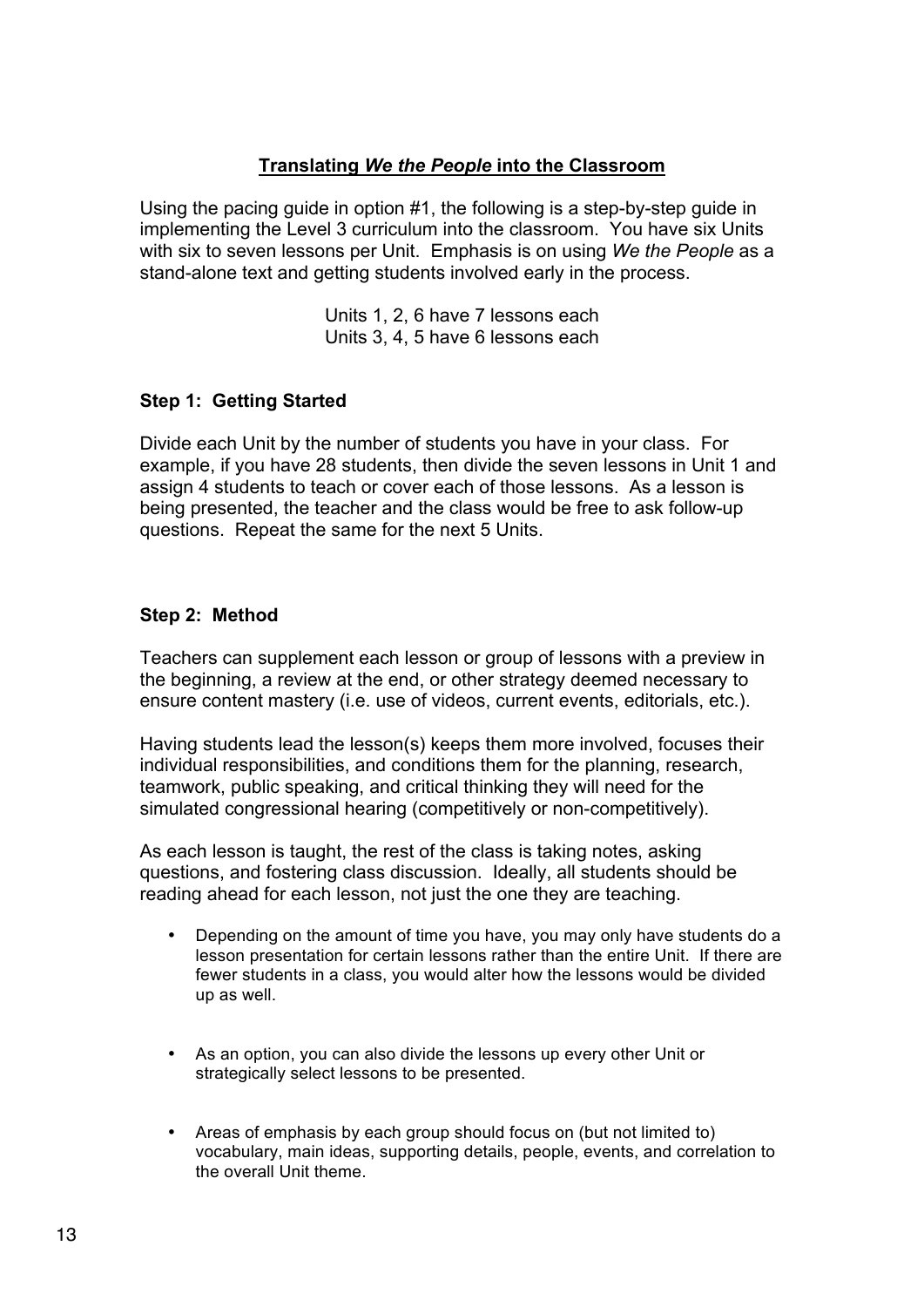• After each Unit is completed, switch the groups around so that students have several opportunities to work with other students. This will break up any monotony, diversify your group dynamics, and give insight as to strengths, weaknesses of your students. It will also help you determine what groups they would participate in when the begin preparing for the simulated hearing, at which time, groups would be final (See Step 4)

### **Step 3: Formulate Hearing Teams**

Arrange students into final unit teams. Unless there is a small class or other circumstance, there would not be any more switching groups as you have done throughout the semester. Ideally, you would form your teams either before or during Christmas break. As students return from the break, there should be a natural start to the process of them preparing for the questions.

• Some teachers prefer to form their groups much earlier in the year as well as beginning specific work on the hearing questions used for the current year.

#### **Step 4: Prepare for Hearing Questions**

Give each Unit group their set of hearing questions (3 questions total). Although each individual student can write an answer (also called the opening statement), emphasize that they are answering each question as a group. There are two options as to how students can approach them:

- 1) Each group would work on answering one question for the week. By the end of the week (or other designated time) students should have a rough draft finished for question #1. The following week, students would prepare for question #2, with a rough draft at the end of the week again, and the same for the third week.
	- Teacher facilitates preparation each week, giving whatever help necessary.
	- Rough drafts are continuously re-submitted until all criteria has been met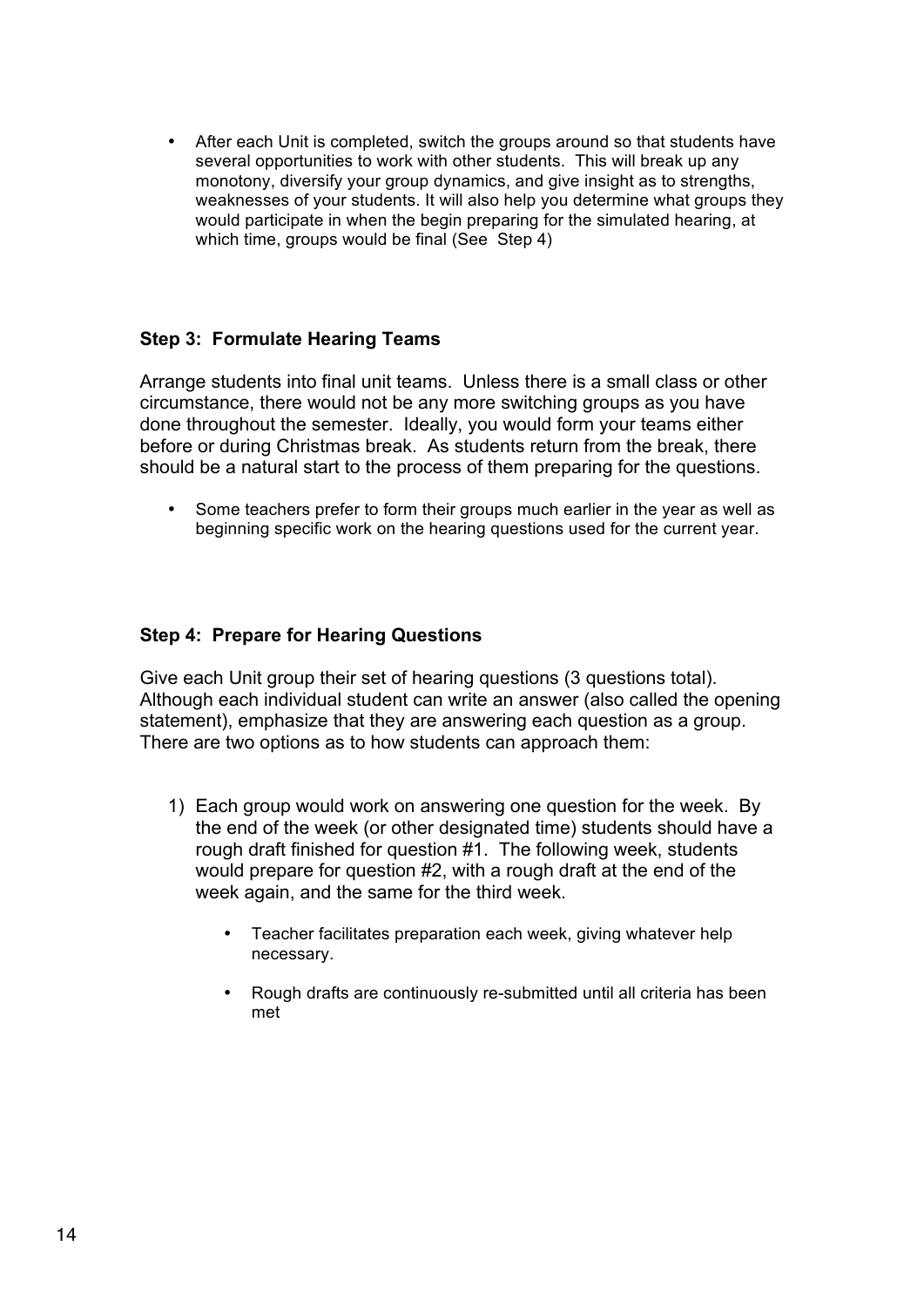- 2) Students can write the answers to each question individually. For example, question #1 can be written by one student, while another student in the group can write question #2, and another for question #3. This may help to speed up the process in general, and keep one person from being the designated as the sole writer; however, what works for one group may not work for another.
	- Since each of the three questions have several sub-questions within them, it may be better to have the group divide those sub-questions for quicker results. Additionally, this would give the team more ownership over the entire question for each week.

### **Step 5: Final Drafts**

Once rough drafts have been finalized as complete (i.e. having satisfactorily answered the each question), students need to begin timing their opening statements, which must be no longer than 4 minutes reading aloud. Each member will have a part to read.

### **Step 6: Practice Hearing Simulation**

The simulated hearing is a total of 10 min per hearing question, and consists of students reading their opening statement, and then faced with a 6-minute follow-up session. You should begin practicing for this once students have revised their opening statements (Step 5). Therefore, you would like to have at least three full 10-minute practices, one for each question.

It is recommended that you use as many different people (colleagues, civic leaders, etc.) to help judge the students in the practice simulations. As the teacher, you should develop some follow-up questions yourself, but having others practice judging for/with you will expose your students to varying styles of questioning (by nature, they tend to be used to your style). Outside judges can develop their own as well (recommended). Any unfamiliar faces to them that are judging them will help in their preparation.

#### **Step 7: Simulation Congressional Hearing**

At this final stage, you can do this competitively against other schools, or noncompetitively as an in-class hearing or a school-wide hearing (against other teacher's classes).